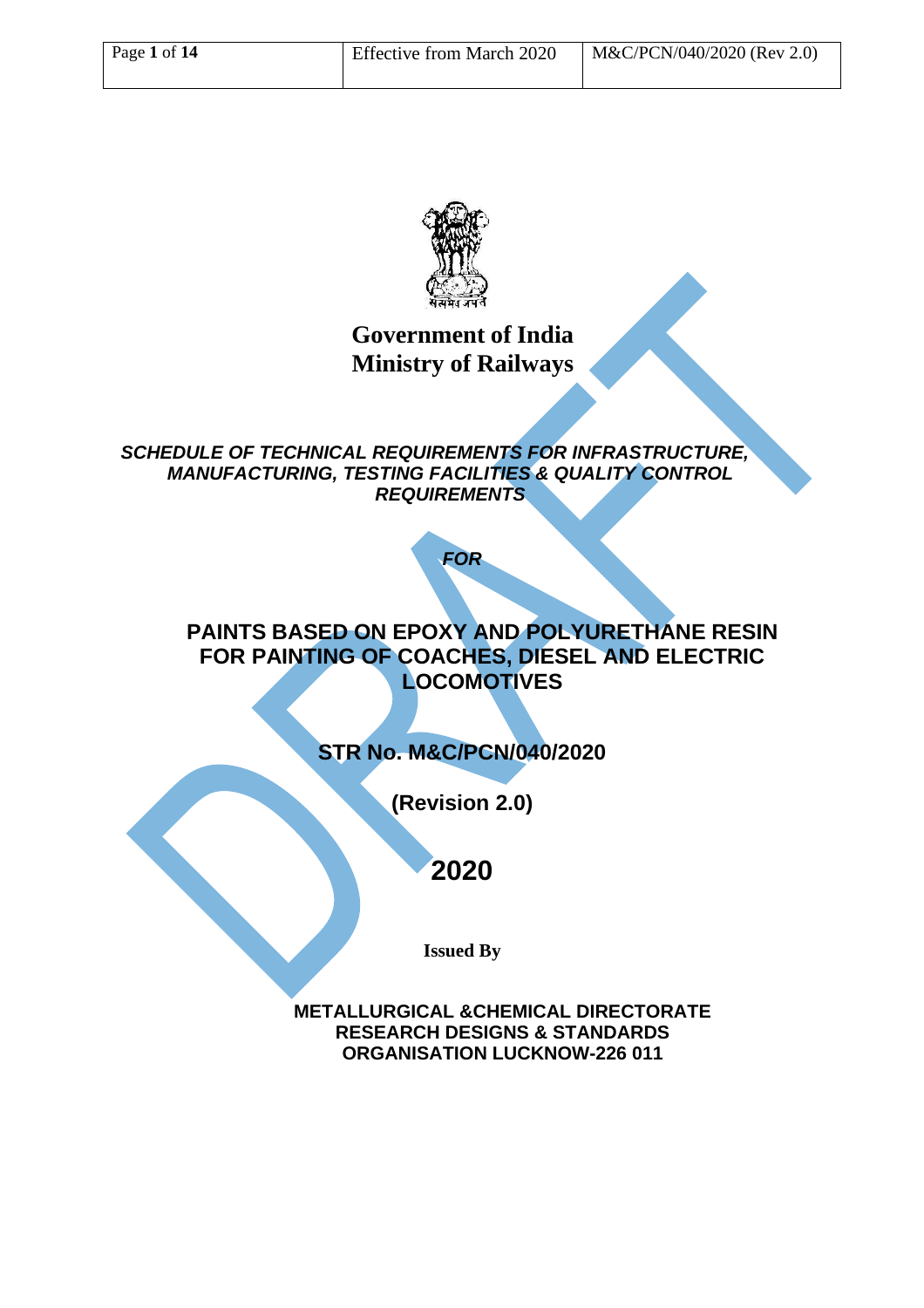# **TABLE OF CONTENTS**

| 1.  | <b>FOREWORD</b>                                     |
|-----|-----------------------------------------------------|
| 2.  | <b>SCOPE</b>                                        |
| 3.  | <b>APPLICABLE/REFERENCE DOCUMENTS</b>               |
| 4.  | <b>TERMINOLOGY/ABBREVIATIONS</b>                    |
| 5.  | <b>GENERAL REQUIREMENTS</b>                         |
| 6.  | <b>M&amp;P REQUIREMENTS</b>                         |
| 7.  | <b>TESTING FACILITIES</b>                           |
| 8.  | <b>QUALITY CONTROL REQUIREMENTS</b>                 |
| 9.  | <b>REPAIR/SERVICE CENTRE</b>                        |
|     | MAJOR STEPS INVOLVED IN GETTING THE FIRMS APPROVED/ |
| 10. | <b>REGISTERED</b>                                   |
| 11. | <b>LIST OF PAINTS TO BE APPROVED</b>                |
| 12. | <b>ANNEXURE-I &amp; II</b>                          |

 $\overline{\phantom{a}}$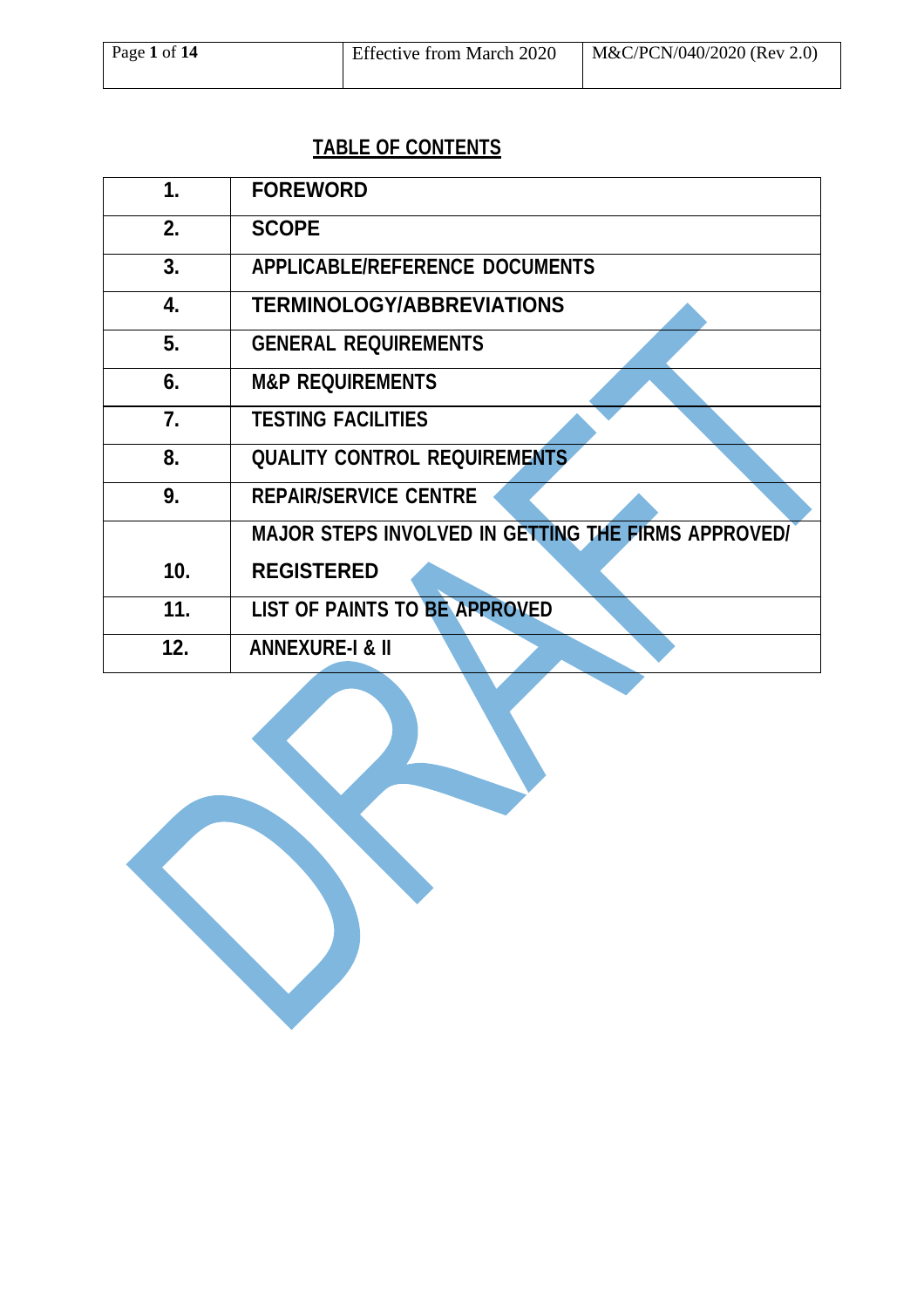#### **Schedule of Technical Requirements of Epoxy & Polyurethane based Paints in Two Packs for Painting of Coaches, Diesel & Electric locomotives**

# **1. FOREWORD**

1.1 This document has been prepared [(Earlier reference STR No.M&C/040/2011 (Revision 1)] to lay down the eligibility and capability of suppliers seeking approval for manufacturing & supply Epoxy/Polyurethane based Paints in Two Packs for Painting of Coaches, Diesel & Electric locomotives as per the recommendation of design directorate.

## **2. SCOPE**

2.1 This document covers the infrastructure facilities at works, procurement of raw materials, manufacturing of paints, quality control etc. These paints will be used for painting of Coaches, diesel and electric locomotives.

# **3. APPLICABLE/REFERENCE DOCUMENTS**

- (i) IS: 101
- (ii) ASTM B117
- (iii) ASTM D3359
- (iv) ASTM G-154
- (v) ASTM 4060

# **4. TERMINOLOGY**

- STR Schedule of Technical Requirements
- NTH National Test House
- ISO International Standards Organisation
- M&P Machinery & Plant
- NABL National Accredited Board of Laboratories
- NSIC National Small Industries Corporation Limited
- MSME Micro Small and Medium Enterprises- Testing Centre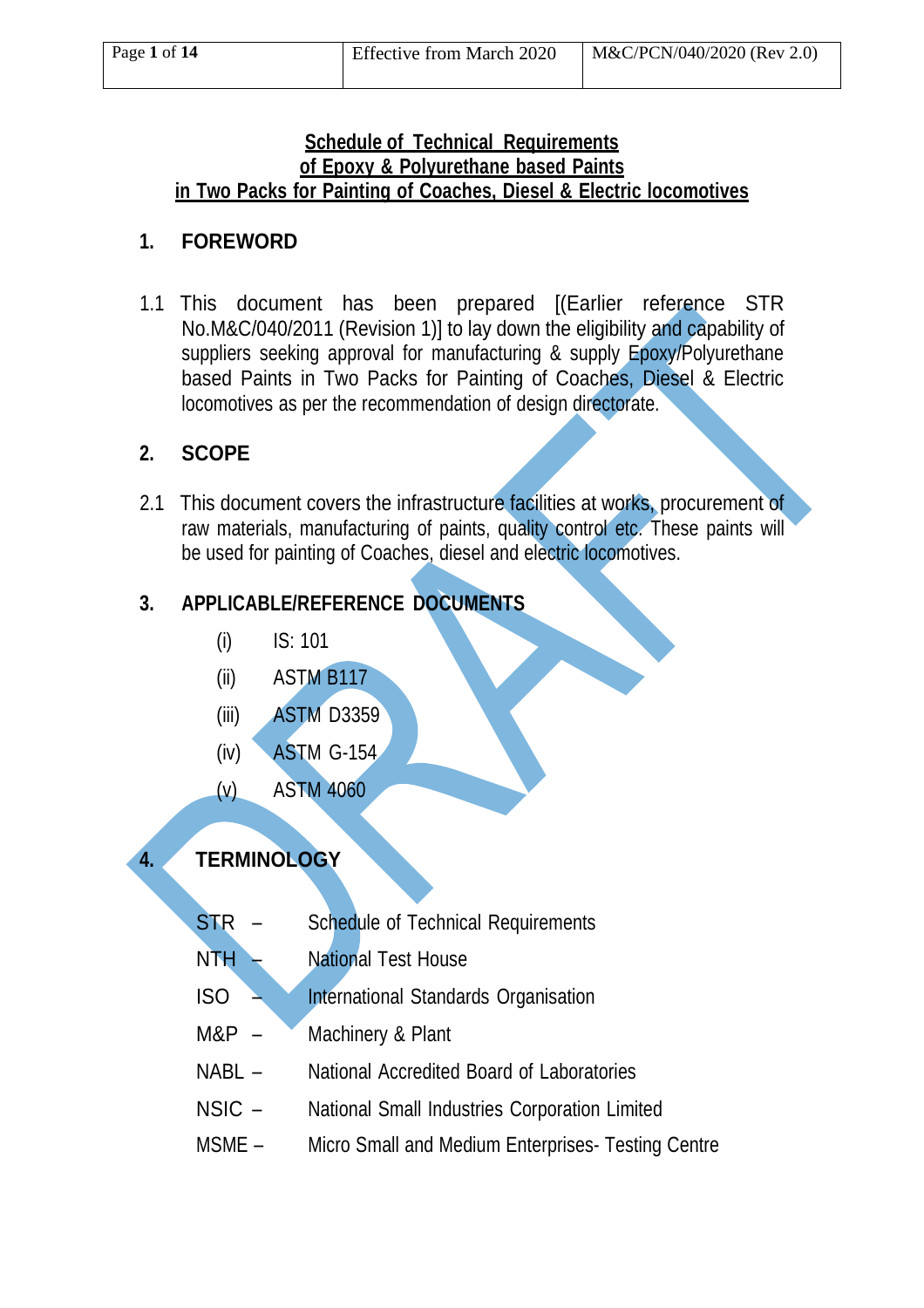#### **5. General Requirements**

- 5.1 Any firm seeking approval of this organisation:
	- (i) shall possess valid ISO 9001 : 2015 or latest & ISO: 14000 Environmental maintenance system installation certificate for the products for which approval is sought.
	- (ii) shall have minimum manufacturing experience of these paints for 2 years.
	- (iii) shall procure these resins from national or international sources and shall produce bill of material.
	- (iv) shall have valid clearance from Pollution Control Board. (Proposed for deletion)
	- $(v)$  Shall have the record of supplying the products to the reputed national and international organisation like defence, heavy & earthmover industries like BEML, BHEL, railway and majorautomotive industries. (Proposed for deletion)
	- (vi) Shall have minimum turnover of Rs. 1 Crore per annum for last 2 years. (Proposed for deletion) Proposed for modification as: Shall have balance sheet for last 2 years.
	- (vii) Shall have ERP/SAP supported multimodule application software for managing the important parts of business
	- (viii) Firm should have their own R&D facilities approved by Govt. Agency or the firm should have tie up with Govt. R&D Laboratory/Deemed/Govt. University. Valid certificate with clear date of validity on it should be available with the firm and same need to be submitted to RDSO/Lucknow. (Proposed for deletion)
	- (ix) The firm should have valid capacity certificate issued by NSIC /Other approved agency for small scale industries.
	- $(x)$  In case of medium & large scale industries, if capacity certification is not possible by any approved agency, capacity shall be declared by the firm itself detailing the points to arrive at the capacity and subsequently assessing officer will verify the capacity during the assessment of the firm.

The above information should be furnished by the firm in registration form.

- 5.2 The firm should have covered area with adequate space for the storage of raw material, intermediate and finish products like pigments, extenders, resins, hardeners, varnish, thinners, additives, paints etc. with the firm which is free from dampness and humidity and all manufacturing facilities should be available in same campus of factory. One bond room with lock and key facility for keeping finished products should also be available.
- 5.3 Approval of a firm will be given as per laid down procedure given in ISO apex document only after Inspection of the factory premises to assess the capacity/capability of the firm and samples of paints drawn during inspection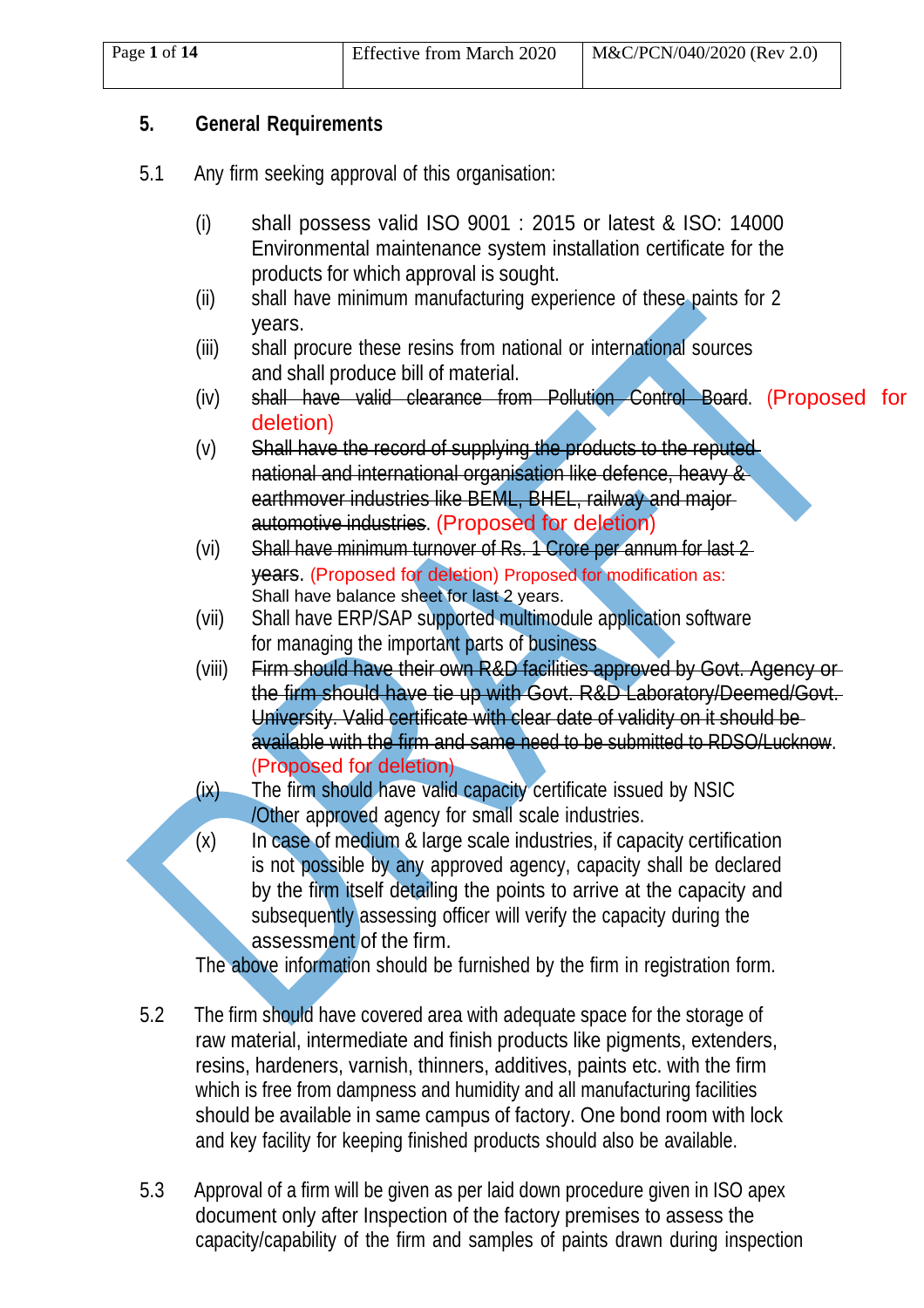(comprising of a full system of painting) meets the norms and requirements of the relevant RDSO specifications on testing at RDSO. The initial approval shall be given in "List of RDSO Vendors for developmental orders" and further upgradation to "List of approved vendors" will be given after meeting the requirement given in ISO apex document and supply of minimum 20,000 litres after initial approval.

- 5.4 The firm should submit the Brand Names of the applied products.
- 5.5 The Approval to the firm will be given for full paint system . The list of paint items is furnished at Clause 11.0
- 5.6 The firms approved as "List of RDSO Vendors for developmental orders"/"List of approved vendors" shall submit statement of supplies during the duration between two periodic quality audits to RDSO, about the details of the supplies of the relevant paint systems to Zonal Railways/PUs and Wagon Builders in the format as Annexure-II.

### **6. Manufacturing Machines & Plants**

Firm should possess the following minimum machines and plants for manufacture paints based on Epoxy & Polyurethane resins with valid calibration certificates of balances at S.No.7 & 8.

#### **Table-I**

| SI.            | <b>Equipments</b>                                                       | Quantity |
|----------------|-------------------------------------------------------------------------|----------|
| No.            |                                                                         | (min.)   |
| 1.             | High Speed Disburser/Pug mixer, min. capacity 500 kgs                   | 3 Nos.   |
|                | -3 nos. or the total capacity shall be 1500 Kgs/day min.                |          |
|                | may be considered irrespective of no. of machines.                      |          |
| 2.             | Sand Mill/LMZ Sand mill, (min.chamber capacity 10 lts.)                 | 2 Nos.   |
|                | $\left  \right $ in case of higher capacity of the mill, total capacity |          |
|                | shall be 2000 ltrs./day irrespective of kind of machine                 |          |
|                | and no. of machines)                                                    |          |
| 3 <sub>1</sub> | Bead Mill/ Dyno mill/ LMZ Sand mill, (min.                              | 3 Nos.   |
|                | capacity1000 lts./day), (total capacity of the mill shall               |          |
|                | be 3000 ltrs./day irrespective of no.of machines)                       |          |
| 4.             | Paint Mixer, min. capacity 2 K ltr. (in case of higher                  | 5 Nos.   |
|                | capacity of the mill, total capacity shall be 10000                     |          |
|                | Itrs./day irrespective of no.of machines)                               |          |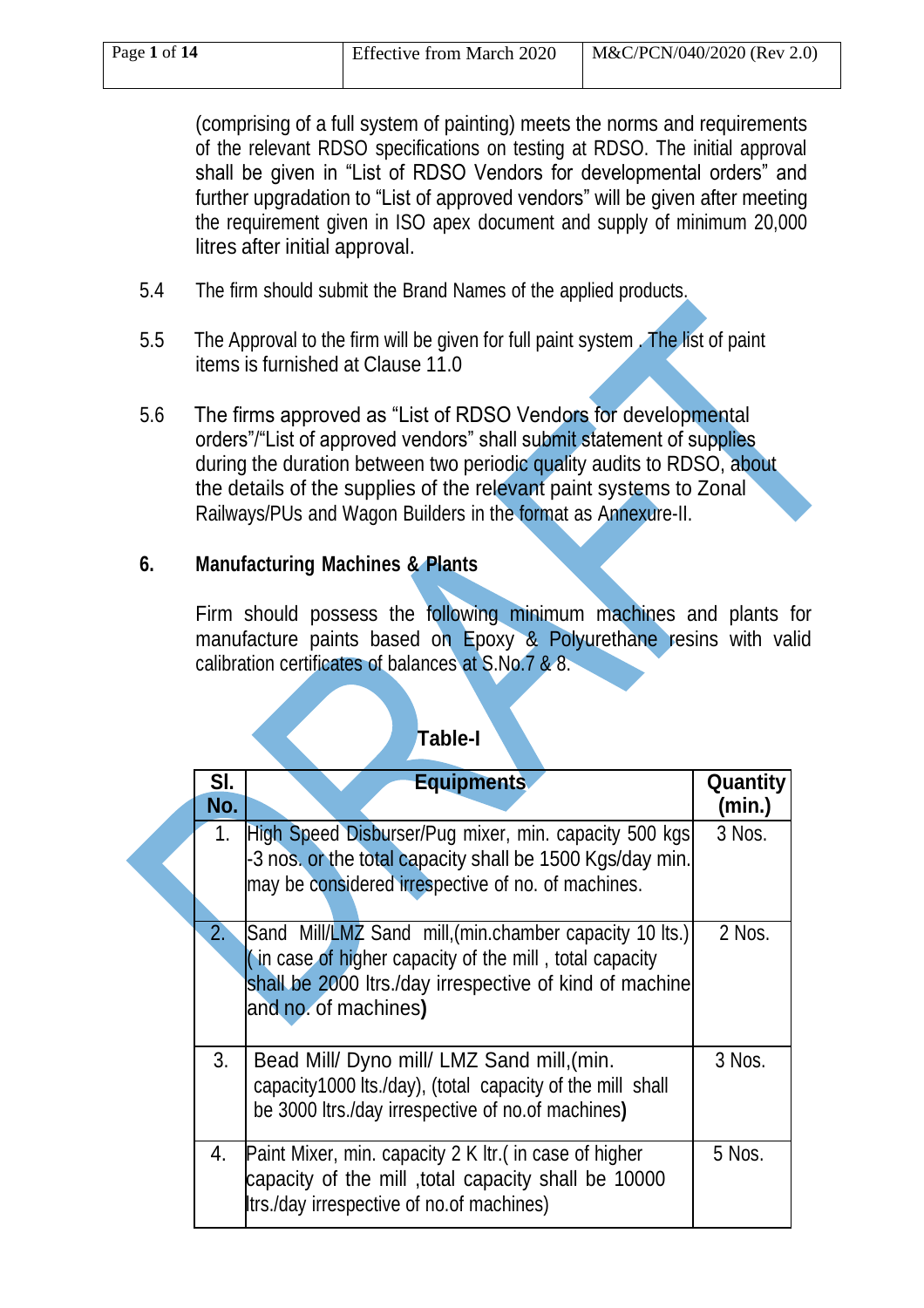| Page $6$ of $14$ | <b>Effective from March 2020</b> | M&C/PCN/040/2020 (Rev 2.0) |
|------------------|----------------------------------|----------------------------|
|                  |                                  |                            |

| 5.             | Thinning Pump                                       | 6 Nos.               |
|----------------|-----------------------------------------------------|----------------------|
| 6.             | <b>Automatic Filling Machine</b>                    | 3 Nos.               |
| 7 <sub>1</sub> | Weighing Machine, 300 Kg., Least count 0.100 Kg.    | 2 Nos.               |
|                | Weighing Machine, 60 Kg., Least count 0.050 Kg.     | 2 Nos.               |
|                | Weighing Machine, 10 Kg., Least count 25.00 gm      | 2 Nos.               |
| 8.             | Electronic Balance, 1.00 Kg., Least count 10.00 gm. | 3 Nos.               |
| 9.             | Industrial Vibrator or agitator                     | 3 Nos.               |
| 10.            | <b>Solvent Pump</b>                                 | 3 Nos.               |
| 11.            | <b>Unloading Pump</b>                               | 5 Nos.               |
| 12.            | Slow Speed Premixer and High Speed Premixer /       | 3 Nos.               |
|                | variable speed premixer with gear design            | each                 |
| 13.            | <b>Resin Transfer Pump</b>                          | 2 Nos.               |
| 14.            | Diesel Generator of adequate capacity               | $\triangleleft$ Nos. |
| 15.            | Hoist 2 ton / suitable plant design to fulfil the   | 2 Nos.               |
|                | requirement                                         |                      |
| 16.            | Filter press with variable mesh size filter         | 2 Nos.               |

#### **7. Testing facilities**

- 7.1 The firm should have proper air conditioned laboratory to maintain lab test conditions at  $27 \pm 2^{\circ}$ C and  $65 \pm 5%$  relative humidity, for which suitable indicating/measuring instruments will be available in the lab.
- 7.2 There should be full testing facilities with equipments which are covered as per requirements of IS: 101 latest version or as per ASTM. Other equipments not covered in IS /ASTM shall be of reputed make and these should have valid calibration certificate. It is mandatory for a firm seeking approval of RDSO to have equipments listed in table –II at their end.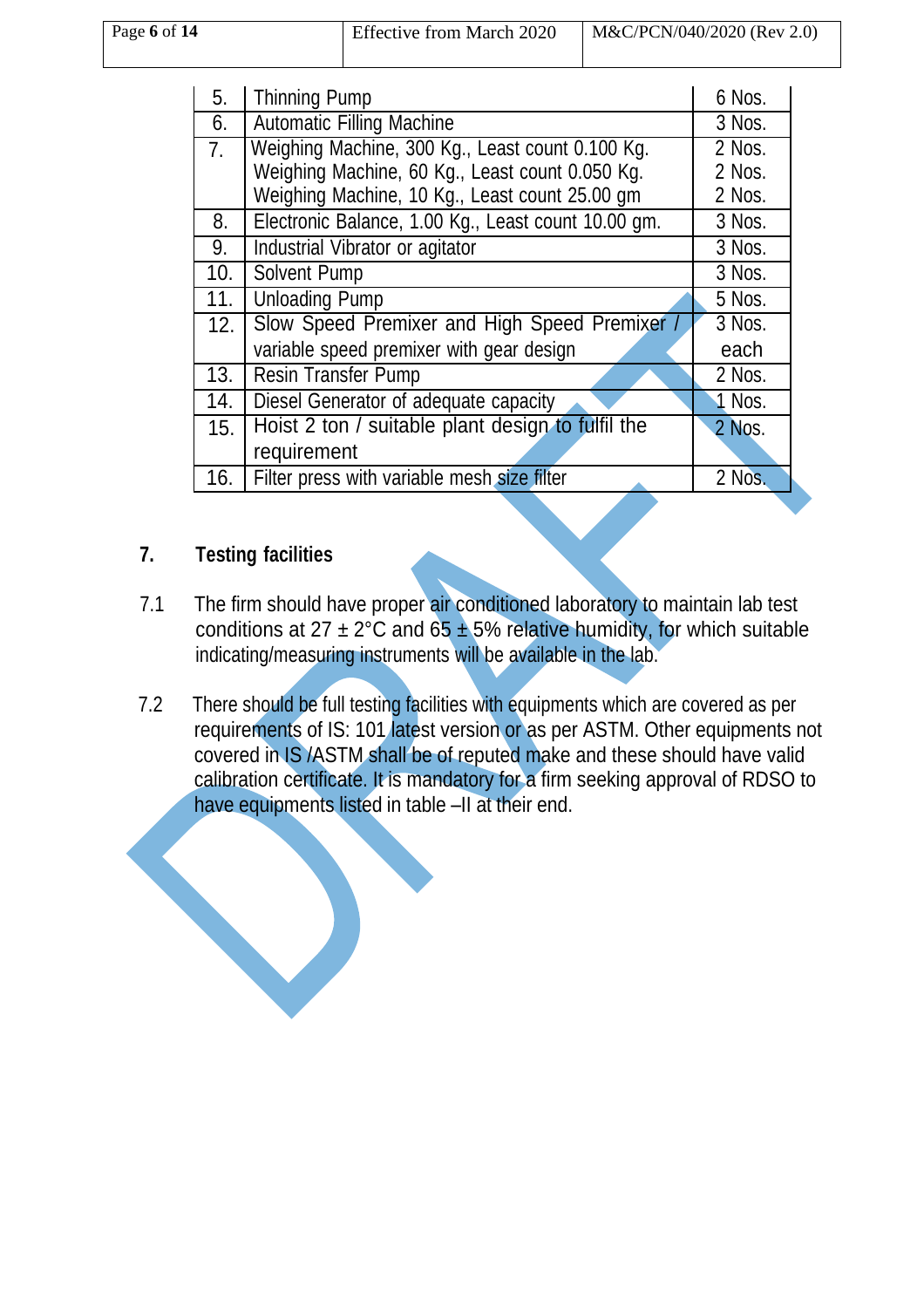# **Table-II**

| SI                | Name of the Equipment                                               | <b>Quantity (min.)</b> |
|-------------------|---------------------------------------------------------------------|------------------------|
| No.               |                                                                     |                        |
| 1.                | Humidity Chamber as per IS: 101                                     | 1 No.                  |
| $\overline{2}$ .  | Salt Fog Test Cabinet as per ASTM B117 or equivalent                | 1 No.                  |
| $\overline{3}$ .  | Gas Liquid Chromatograph                                            | $\overline{1}$ No.     |
| 4.                | Cross cut adhesion tester as per ASTM D3359                         | 1 No.                  |
| 5.                | Sagging index as per IS: 101                                        | 1 No.                  |
| 6.                | Gloss-O-Meter of 60 <sub>0</sub> angle of incidence as per IS : 101 | 1 No.                  |
| 7.                | Abel's Flash Point Apparatus as per IS : 101                        | 1 No.                  |
| 8.                | Cryptometer or Black & White Charts as per IS : 101                 | 1 No. or Black and     |
|                   |                                                                     | <b>White Charts in</b> |
|                   |                                                                     | adequate quantity      |
| 9.                | Flexibility & Adhesion Apparatus as per IS: 101                     | 1 No.                  |
| 10.               | Scratch Hardness Tester as per IS : 101                             | 1 No.                  |
| 11.               | Flow Cup (Ford Cup No. 4) as per IS: 101                            | $1$ No.                |
| 12.               | Stormer/Brooke Field Viscometer as per IS : 101                     | 1 No.                  |
| 13.               | Weight/10 Litre Cup as per IS: 101                                  | 1 No.                  |
| 14.               | Hegman Gauge as per IS : 101                                        | 1 No.                  |
| 15.               | Centrifuge as per IS : 101                                          | 1 No.                  |
| 16.               | Dry Film Thickness Measuring Equipment as per IS:101 1 No.          |                        |
|                   |                                                                     |                        |
| 17.               | Dean & Stark Apparatus as per IS: 101/ Carl Fischer                 | 1 No.                  |
|                   | apparatus                                                           |                        |
| 18.               | Lovibond Tintometer as per IS: 101                                  | 1 No.                  |
| 19.               | Accelerated Weathering Tester viz QUV to ASTM G-53                  | 1 No.                  |
| $\overline{2}0$ . | Taber Abrasion tester as per ASTM D 4060                            | 1 No.                  |
| 21.               | Color Spectrophotometer as per IS:101/ASTM                          | 1 No.                  |
| 22.               | Chemical Balance upto 4 decimal places (in gms.)                    | 1 No.                  |
| 23.               | Physical Balance upto 2 decimal places (in gms.)                    | $\overline{1}$ No.     |
| 24.               | Hot Air Electric Oven                                               | 1 No.                  |
| 25.               | <b>Distillation Plant</b>                                           | 1 No.                  |
| 26.               | Hydrometer of different ranges                                      | 1No.of each range      |
| 27.               | <b>Hygrometer</b>                                                   | 1 No.                  |
| 28.               | Drying time recorder as per ASTM D 5895                             | 1 No                   |
| 29.               | Air & Air less spray gun                                            | 1 No each              |
| 30.               | <b>Hot Plates</b>                                                   | 3 Nos.                 |
|                   |                                                                     |                        |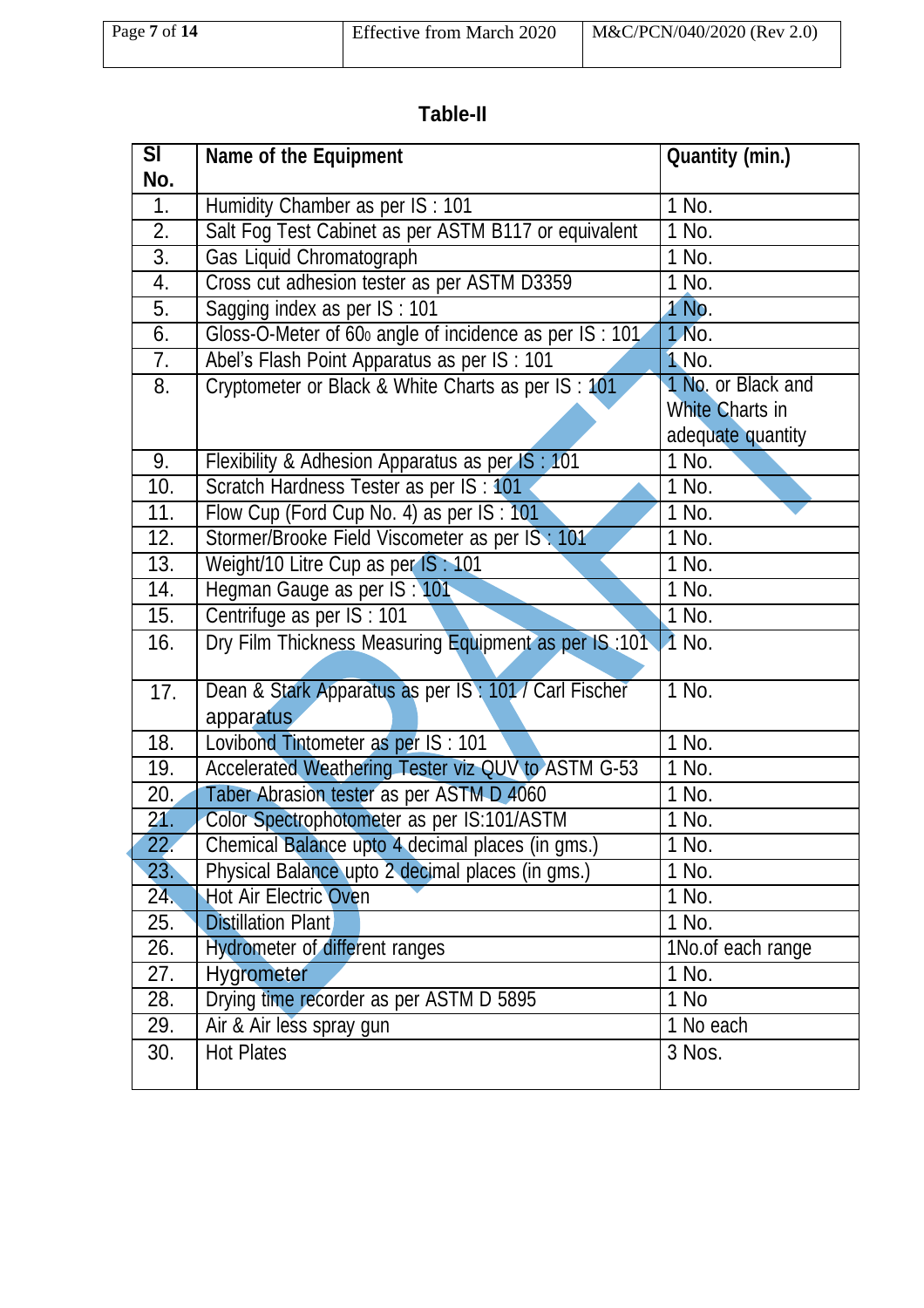| Page 8 of 14 | <b>Effective from March 2020</b> | M&C/PCN/040/2020 (Rev 2.0) |
|--------------|----------------------------------|----------------------------|
|              |                                  |                            |

| 31. | Set of Sieves, Thermometers, Glass Wares, Crucibles,<br>Reagents & Chemicals for Testing of Raw Materials,<br>Intermediate and Finished Products as per relevant<br>specifications | $\ln$<br>adequate<br>Qty./Nos. |
|-----|------------------------------------------------------------------------------------------------------------------------------------------------------------------------------------|--------------------------------|
| 32. | <b>Heating Mantles</b>                                                                                                                                                             | 3 Nos.                         |
| 33. | <b>Water Bath</b>                                                                                                                                                                  | 2Nos.                          |
| 34. | Muffle Furnace                                                                                                                                                                     | 1 No.                          |
| 35. | Mild Steel, Tinned and Glass Panels and Test Racks                                                                                                                                 | adequate<br>In                 |
|     |                                                                                                                                                                                    | number                         |

#### **8. Quality Control Requirements**

- 8.1 There should be a well-designed system for traceability and identification of the materials from raw material, intermediate and finished product stages.
- 8.2 The quality manual of the firm for ISO should clearly indicate at any stage the quality control over procurements of raw materials, manufacturing of intermediate and finished products by computerized process control technique.
- 8.3 The technical supervisors/managers responsible for production & quality control activities related to manufacturing of subject paint item should have the minimum qualification of B.E. / B.Tech (Paint /Polymer Technology/Chemical Engg.) with a minimum of 3 years experience or M.Sc. (Chemistry) with a minimum of 7 years experience in relevant fields to look after the production, quality control and testing activities and should have knowledge of paint manufacturing, testing of raw materials etc. They should be able to take corrective steps in case of difficulties in maintaining quality control.
- 8.4 The firm should ensure that proper analysis is being done on monthly basis to study the rejection at various levels and it is documented. Process capability should also be studied.
- 8.5 The firms should ensure that all the relevant RDSO/BIS/ASTM and other specifications, standards, manuals etc. are available with them.
- 8.6 If the firm intends to obtain approval for paints based on epoxy as well as polyurethane resins they should possess test certificates for both, one primer and one finishing paint based on epoxy or polyurethane resins issued by approved test houses viz NTH/MSME/ HBTI/ Shri Ram Test House/National Laboratories under CSIR. (Proposed for deletion)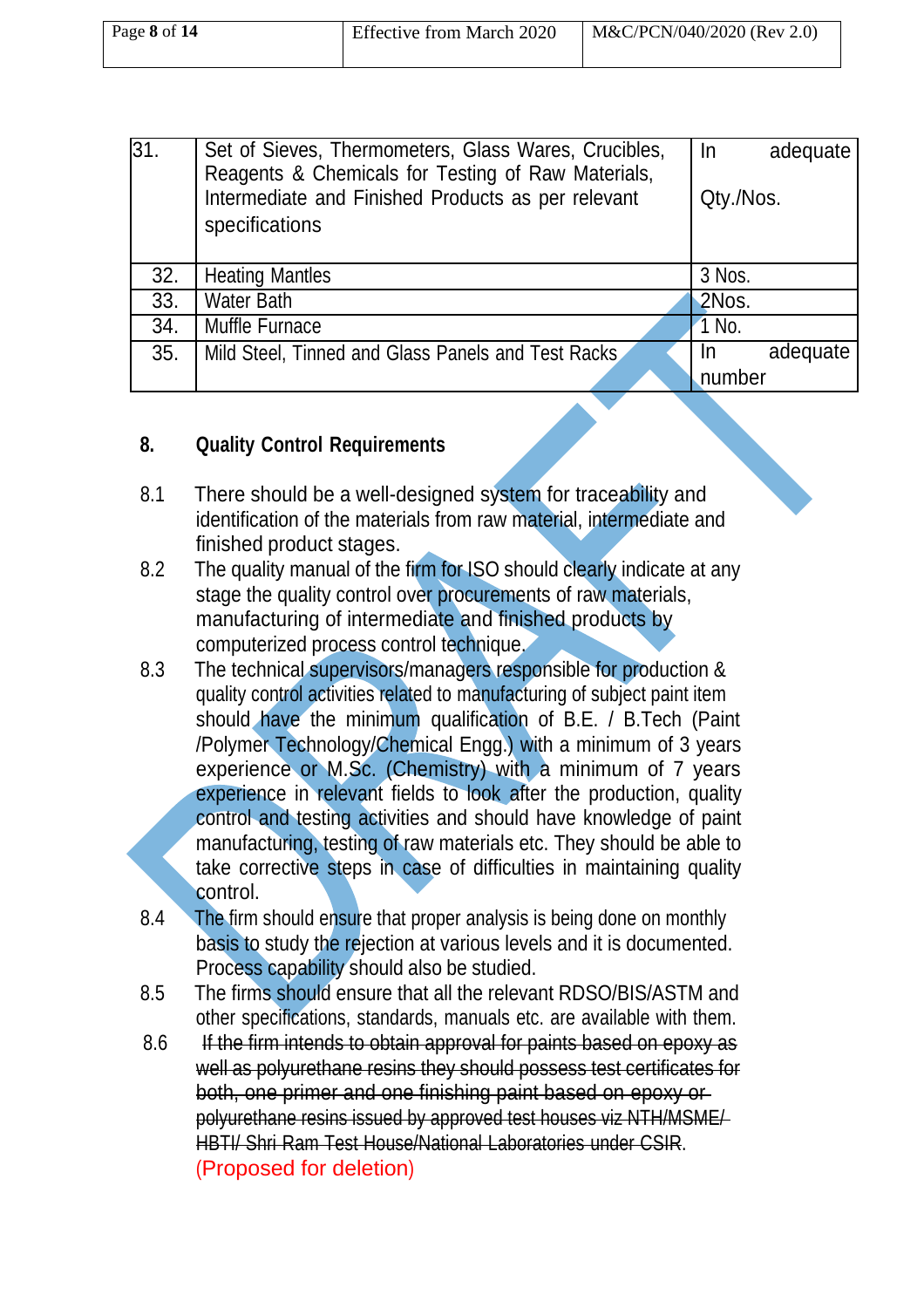| Page 9 of 14 | <b>Effective from March 2020</b> | $M&C/PCN/040/2020$ (Rev 2.0) |
|--------------|----------------------------------|------------------------------|
|              |                                  |                              |

- 8.7 A periodical/Need basis Quality Audit check may be carried out of the firm to check the quality of paint and other infrastructure and testing facilities mentioned in the STR .
- 8.8 The firm should prepare and submit Quality Assurance Plan for products, which they intend to supply to Indian Railway and Production Units as per Guidelines of ISO Document no. QM-RF-8.1-3 (Latest version) detailing various aspects:
	- Organisation chart
	- Write up on manufacturing process of paints
	- Process flow chart for paints
	- Traceability of various products.
	- Inspection and testing plan for all the products starting from raw materials, in process and final product.
	- Details of non-conformity
	- Details of customer complaints and warranty failures/In service failures.
	- M&P/T&P as per specification/STR/IS

### **9. Repair / Service Centre**

The firm should have 24X7 customer complaint registration & redressal mechanism through website.

- **10. Major steps involved in getting the firms approval / registration** as per latest ISO apex documents**:**
- 10.1 The firm shall apply online for vendor registration on RDSO website.
- 10.2 The application form and other relevant documents shall be scrutinized at M&C Dte and if any deficiencies are found, the firm shall be asked to comply the deficiencies as per latest ISO apex guidelines.
- 10.3 After all deficiencies are complied by the firm, the capacity, capability and STR verification of the firm shall be assessed by nominated official. Samples shall also be drawn from the firms premises after satisfactory compliance of STR and shall be tested at RDSO/National Test House (Lab which is accredited by an accrediting agency which meets the criteria laid down in QO-D-8.1-11 {Latest version}) and if test facility for any of parameter is not available either at RDSO/NTH/as specified in QO-D-8.1-11 then it may be referred to Govt lab/University/any other NABL accredited lab, where it exist.
- 10.4 If all the test results are satisfactory and all other requirements are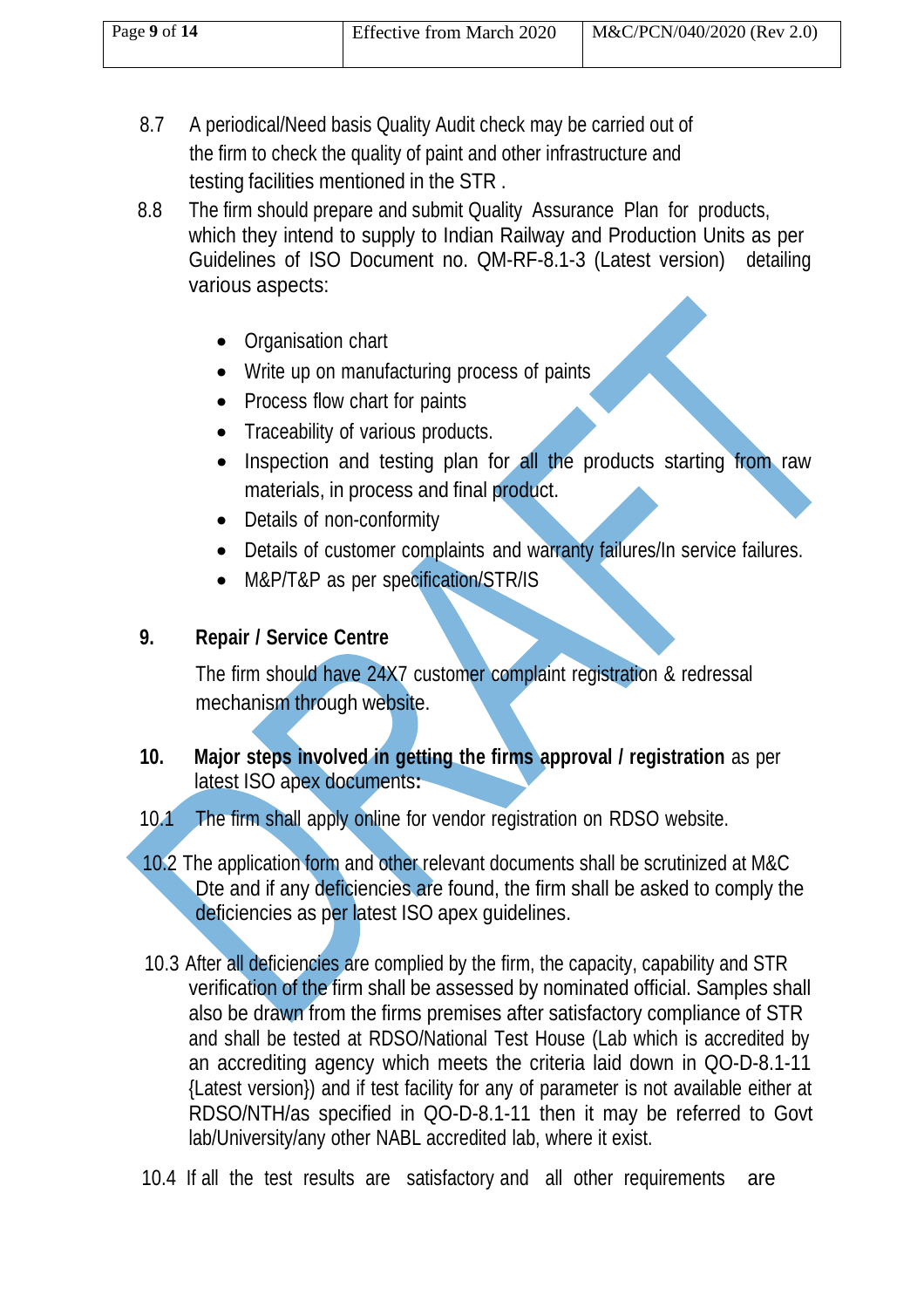fulfilled, the firm shall be approved for "List of RDSO Vendors for developmental orders".

- **11.** The list of paints based on epoxy and polyurethane resins which may be used for painting, coaches, diesel and electric locomotives as per RDSO Specn. M&C/PCN/100/2018 etc. in Indian Railways and Production Units is furnished below:
	- (i) Epoxy Zinc Phosphate Primer to M&C/PCN/100/2018 (Chapter II)
	- (ii) Unsaturated Polyester Putty to M&C/PCN/100/2018 (Chapter III) for coaches only.
	- (iii) PU Surfacer to M&C/PCN/100/2018 (Chapter IV) for coaches .
	- (iv) Polyurethane finishing paint to M&C/PCN/100/2018 (Chapter V) for coaches.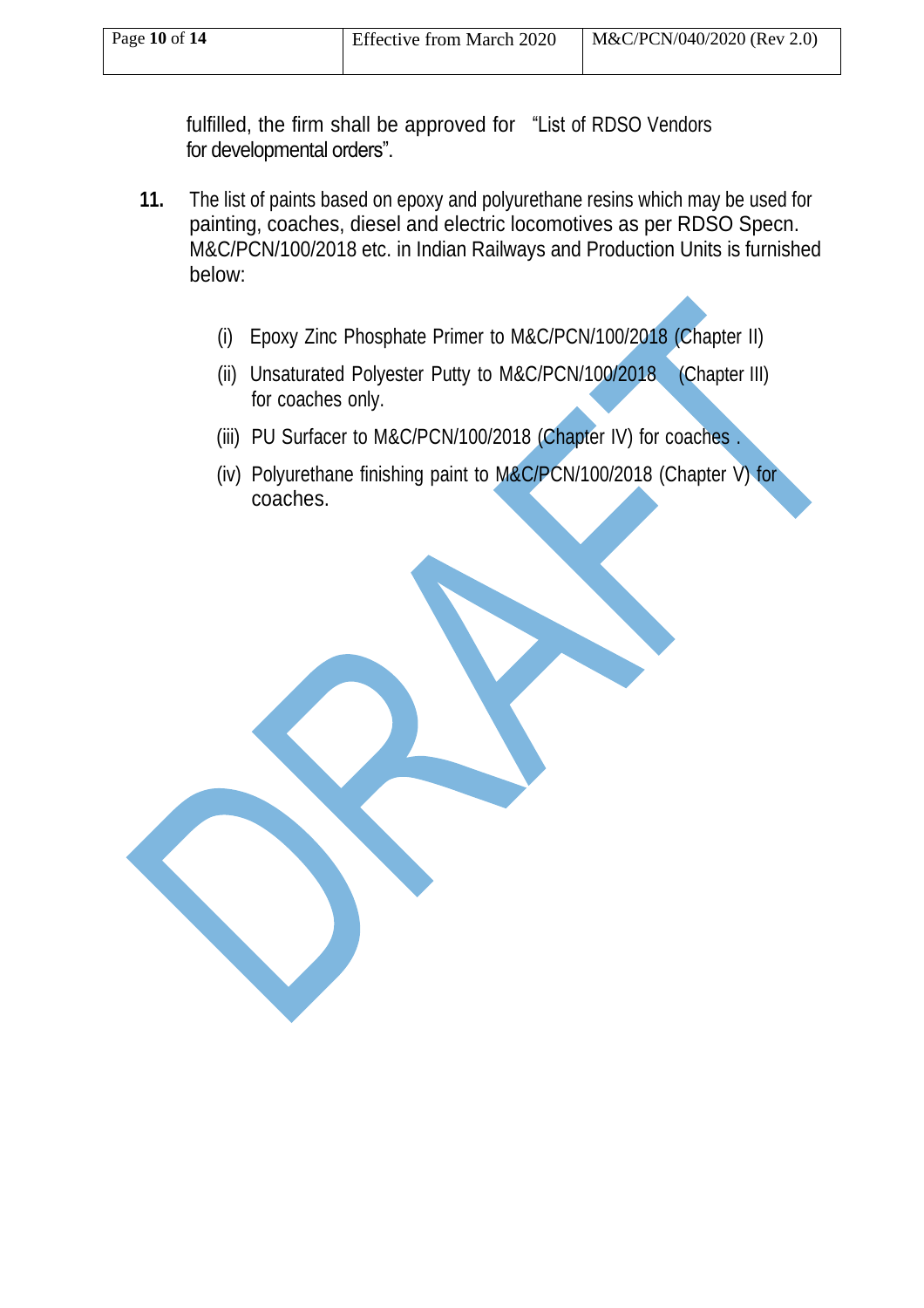#### SN Description of Machine | Capacity | Total | No. of | Operation to | Capacity of | Year & | Present /Equipment/ Manpower requirement/ requirement Machines be performed available Make<br>of Status-Qualification | available by Machine/<br>Equipment Machine | Machine Working/ Under **Commencing** /Not working **1 2 3 4 5 6 7 8 9** 1 Highspeed Disburser/ 1 500 kg. 3 Nos. Pug Mixer 2 Sand Mill/LMZ Sand 2000 lit. /day 2Nos. Mill(chambercap.10lit.) 3 Bead/Dyno Mill/LMZ Sand 3000 lit. /day 3 Nos. Mill 4 Paint Mixer 2K lit.each 5 Nos. 5 Thinning Pump 6 Nos. 6 Automatic Filling Machine **1996** 3No. 7 WeighingMachine, LC=0.1 300 kg 2 Nos. 00 kg 8 WeighingMachine 60 kg 2 Nos. LC=0.050 kg 9 WeighingMachine 10 kg 2 Nos. LC=25.0 gm 10 Electronic Balance 1.0 kg 3 Nos. LC=10.0 gm 11 Industrial Vibrator or 3 Nos. Agitator 12 Solvent Pump 3 Nos. 13 Unloading Pump 5 Nos. 14 Slow /High/Variable speed 3 Nos.<br>
premixer each premixer 15 Resin Transfer Pump 2 Nos. 16 Hoist 2 ton 2 Nos. 17 Diesel Generator **Adequate** 1 Nos. 18 Filter Press<br>19 Humidity Chamber<br>2 Nos. 19 Humidity Chamber 20 Gas Chromatograph 1No. 21 Salt Fog Test Cabinet as 1No. per ASTM B117 or equivalent 22 Cross cut adhesion as per 1 1No. ASTMD3359 23 Sagging Index 1No. 24 Glossometer 160° Angle 1No. 25 Abel's Flash point 1No. Apparatus

#### **ANNEXURE –I**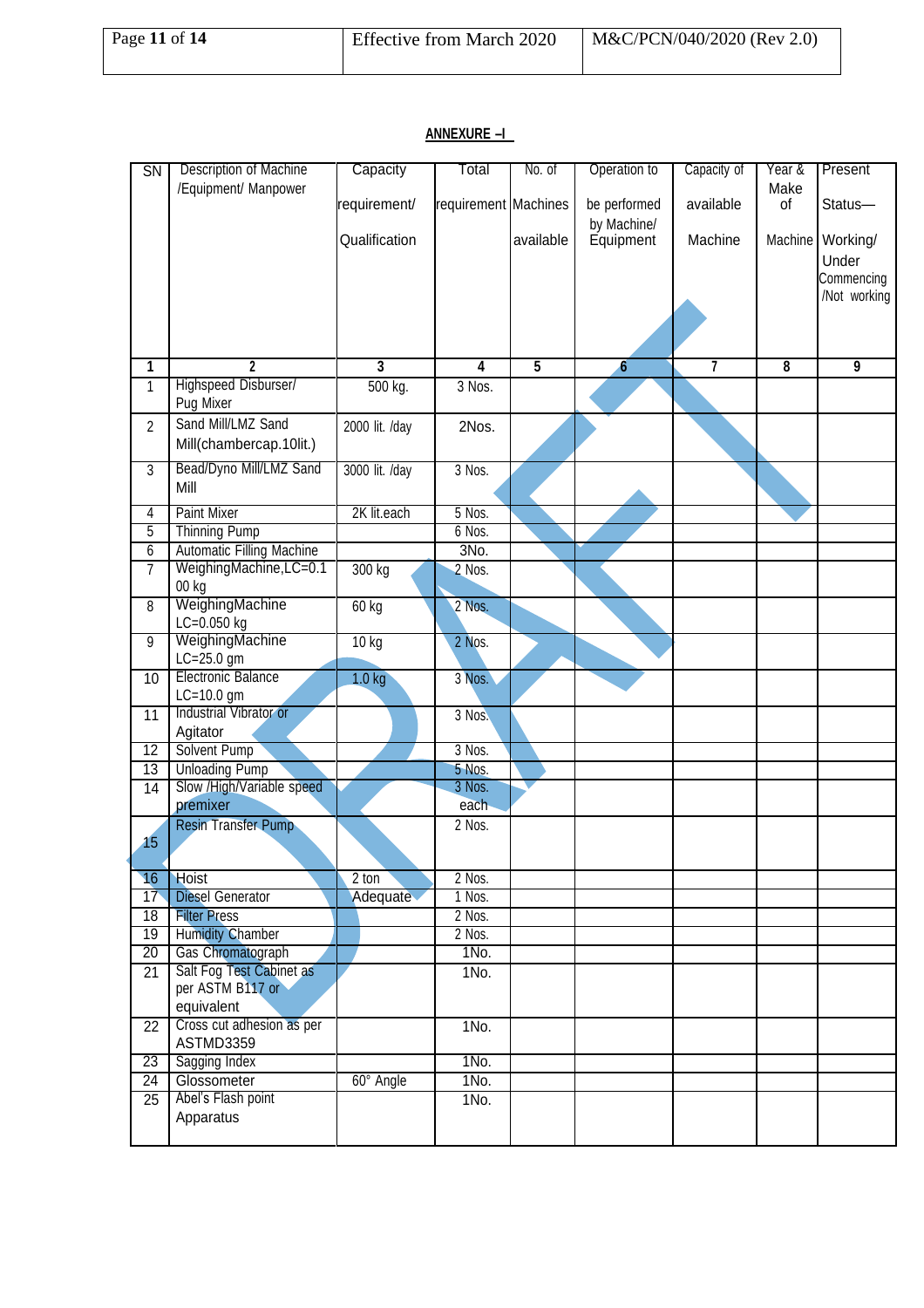|    | 26 Cryptometer/Black & White              | $1N0$ .  |  |  |  |
|----|-------------------------------------------|----------|--|--|--|
|    | Charts                                    |          |  |  |  |
|    | 27 Flexibility & Adhesion                 | $1N0$ .  |  |  |  |
|    | Apparatus                                 |          |  |  |  |
| 28 | <b>Scratch Hardness Tester</b>            | 1 No.    |  |  |  |
|    | 29 Ford Cup no.4                          | 1No.     |  |  |  |
|    | 30 Stromer/ Brookefield                   | 1No.     |  |  |  |
|    | Viscometer                                |          |  |  |  |
|    | 31 Weight/10 lit Cup                      | 1No.     |  |  |  |
|    | 32 Hegman Gauge                           | 1No.     |  |  |  |
|    | 33 Centrifuge                             | 1No.     |  |  |  |
| 34 | Dry FilmThickness                         | 1No.     |  |  |  |
|    | MeasuringApparatus                        |          |  |  |  |
|    | 35 Dean & Stark Apparatus                 | 1 No.    |  |  |  |
|    | 36 Lovibond Tintometer                    | 1 No.    |  |  |  |
|    | 37 Accelerated Weathering                 | 1 No.    |  |  |  |
|    | <b>Tester</b>                             |          |  |  |  |
|    | 38 Taber Abraser                          | 1 No.    |  |  |  |
|    | 39 Colour Spectrometer                    | 1 No.    |  |  |  |
|    | 40 Chemical Balance, upto 4               | 1 No.    |  |  |  |
|    | decimal place                             |          |  |  |  |
| 41 | Physical Balance, upto 2                  | $1$ No.  |  |  |  |
|    | decimal place                             |          |  |  |  |
| 42 | Hot Air Oven                              | 1 No.    |  |  |  |
|    | 43 Muffle Furnace                         | 1 No.    |  |  |  |
|    | 44 Distillation Plant                     | 1 No.    |  |  |  |
|    | 45 Hydrometer                             | 1 No.    |  |  |  |
|    |                                           | each     |  |  |  |
|    | 46 Hygrometer                             | 1 No.    |  |  |  |
|    | 47 Drying time Recorder                   | $1$ No.  |  |  |  |
|    | 48 Air & Airless Spray Gun                | 1 No.    |  |  |  |
|    |                                           | each     |  |  |  |
| 49 | Set of Sieves.                            | Adequate |  |  |  |
|    | Thermometers, Glassware,                  | qty.     |  |  |  |
|    | Crucible, Reagents &                      |          |  |  |  |
|    | Chemicals for testing of Raw              |          |  |  |  |
|    | materials, Intermediate &                 |          |  |  |  |
|    | finished products as per                  |          |  |  |  |
|    | relevant specifications.<br>50 Hot Plates | $3$ No.  |  |  |  |
|    |                                           |          |  |  |  |
| 51 | <b>Heating Mantles</b>                    | 3 No.    |  |  |  |
|    | 52 Water Bath                             | 2 No.    |  |  |  |
|    | 53 Mild Steel, Tinned & Glass             | Adequate |  |  |  |
|    | panels & test Racks                       |          |  |  |  |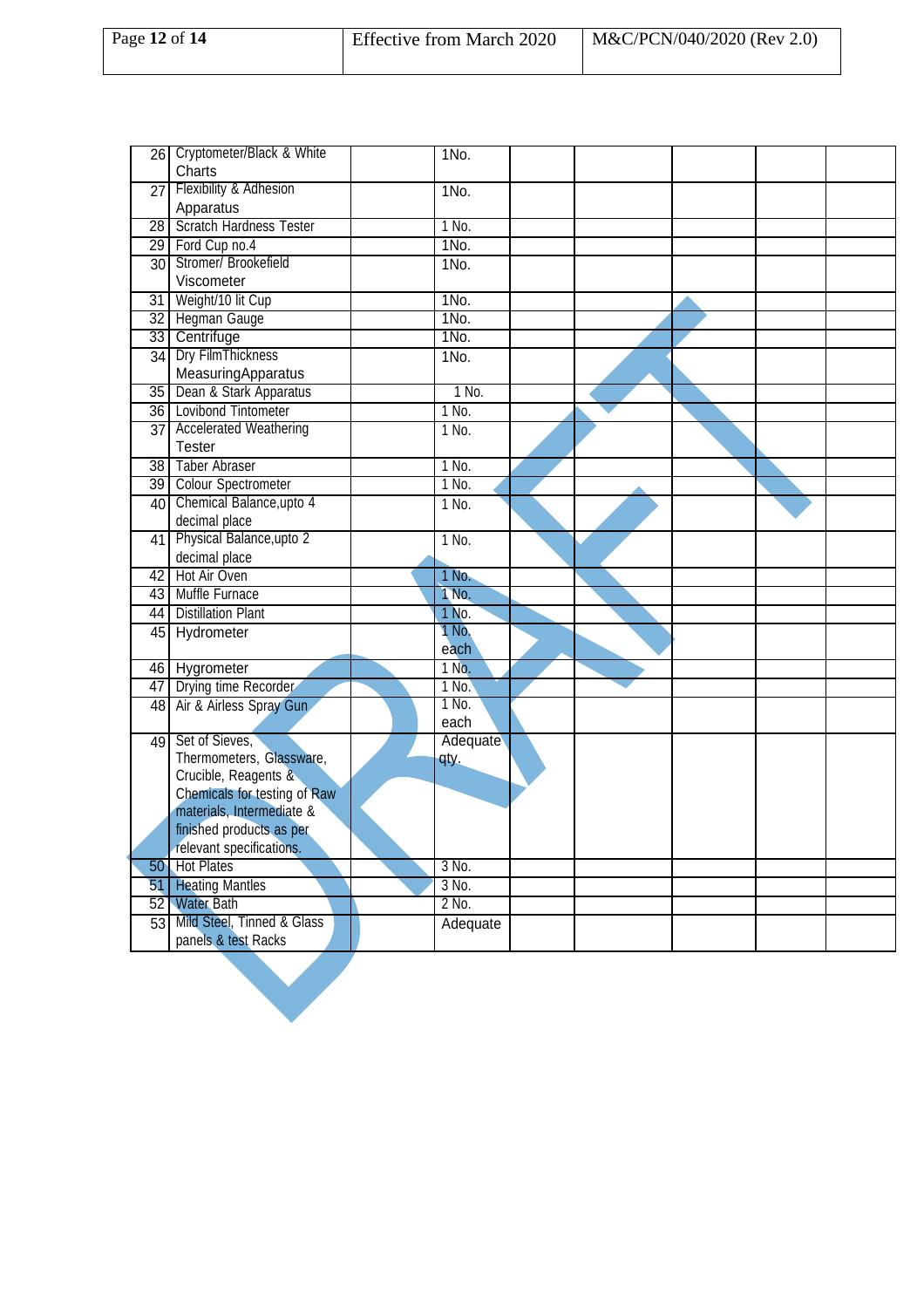|    | 2                                 | $\overline{3}$ | 4       | 5 | $6\overline{6}$ | 8 | 9 |
|----|-----------------------------------|----------------|---------|---|-----------------|---|---|
| 54 | The<br>Manpower-                  |                | 1 No.   |   |                 |   |   |
|    | technical<br>supervisors/         |                | each    |   |                 |   |   |
|    | responsible<br>managers           |                | for     |   |                 |   |   |
|    | for production & quality          |                | Product |   |                 |   |   |
|    | control activities related        |                | ion &   |   |                 |   |   |
|    | manufacturing<br>to<br>0          |                | Quality |   |                 |   |   |
|    | subject<br>paint<br>item          |                | Control |   |                 |   |   |
|    | should<br>have<br>the             |                | respect |   |                 |   |   |
|    | minimum qualification             |                | ively.  |   |                 |   |   |
|    | of B.E. / B.Tech (Paint           |                |         |   |                 |   |   |
|    | /Polymer                          |                |         |   |                 |   |   |
|    | Technology/Chemical               |                |         |   |                 |   |   |
|    | Engg.) with a minimum             |                |         |   |                 |   |   |
|    | of 3 years experience             |                |         |   |                 |   |   |
|    | M.Sc. (Chemistry)<br>or           |                |         |   |                 |   |   |
|    | with a minimum of 7               |                |         |   |                 |   |   |
|    | years experience<br><sub>In</sub> |                |         |   |                 |   |   |
|    | fields to look<br>relevant        |                |         |   |                 |   |   |
|    | production,<br>after the          |                |         |   |                 |   |   |
|    | quality<br>control<br>and         |                |         |   |                 |   |   |
|    | testing activities<br>and         |                |         |   |                 |   |   |
|    | should have knowledge             |                |         |   |                 |   |   |
|    | of paint manufacturing,           |                |         |   |                 |   |   |
|    | testing of raw materials          |                |         |   |                 |   |   |
|    | etc.                              |                |         |   |                 |   |   |

**Note:-** Information in column 1 to 4 shall be indicated by RDSO whereas information in column 5 to 9 shall be furnished by vendor.